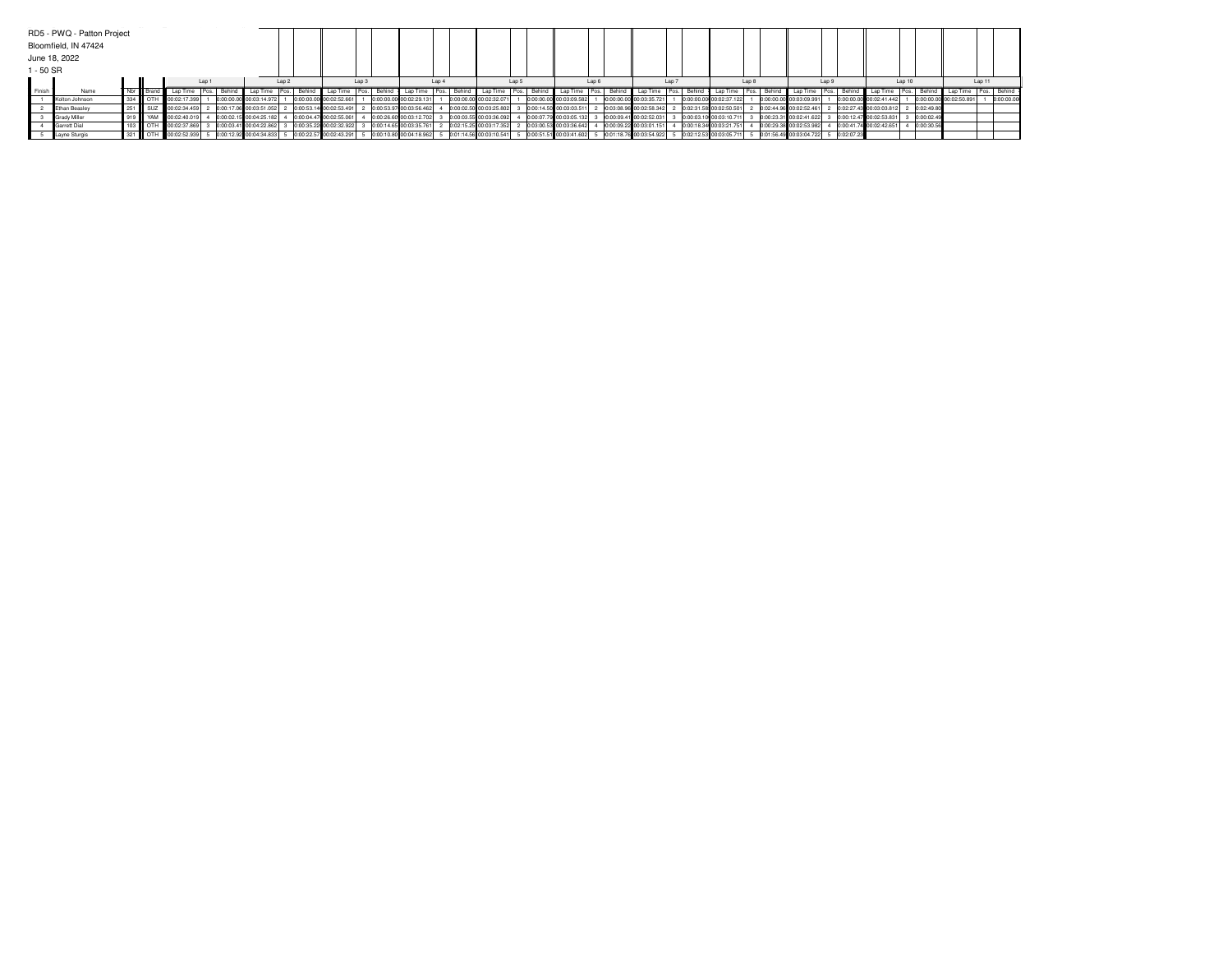|        | RD5 - PWQ - Patton Project |         |       |                                                             |  |  |                          |       |                                                                                           |  |             |                                                                                                                      |       |        |                           |  |       |                           |       |        |                                                                                                                           |  |               |                                      |        |            |                                                   |        |            |                                      |  |                         |  |             |
|--------|----------------------------|---------|-------|-------------------------------------------------------------|--|--|--------------------------|-------|-------------------------------------------------------------------------------------------|--|-------------|----------------------------------------------------------------------------------------------------------------------|-------|--------|---------------------------|--|-------|---------------------------|-------|--------|---------------------------------------------------------------------------------------------------------------------------|--|---------------|--------------------------------------|--------|------------|---------------------------------------------------|--------|------------|--------------------------------------|--|-------------------------|--|-------------|
|        | Bloomfield, IN 47424       |         |       |                                                             |  |  |                          |       |                                                                                           |  |             |                                                                                                                      |       |        |                           |  |       |                           |       |        |                                                                                                                           |  |               |                                      |        |            |                                                   |        |            |                                      |  |                         |  |             |
|        | June 18, 2022              |         |       |                                                             |  |  |                          |       |                                                                                           |  |             |                                                                                                                      |       |        |                           |  |       |                           |       |        |                                                                                                                           |  |               |                                      |        |            |                                                   |        |            |                                      |  |                         |  |             |
|        | 2 - Trail Rider            |         |       |                                                             |  |  |                          |       |                                                                                           |  |             |                                                                                                                      |       |        |                           |  |       |                           |       |        |                                                                                                                           |  |               |                                      |        |            |                                                   |        |            |                                      |  |                         |  |             |
| Lap 1  |                            |         |       |                                                             |  |  |                          | Lap 2 | Lap 3                                                                                     |  | Lap 4       |                                                                                                                      | Lap 5 |        | Lap 6                     |  | Lap 7 |                           | Lap 8 |        |                                                                                                                           |  | Lap 9         |                                      | Lap 10 |            |                                                   | Lap 11 |            |                                      |  |                         |  |             |
| Finish | Name                       | Nbr III | Brand | Lap Time   Pos.   Behind                                    |  |  | Lap Time   Pos.   Behind |       | Lap Time                                                                                  |  | Pos. Behind | Lap Time                                                                                                             | Pos.  | Behind | Lap Time   Pos.   Behind  |  |       | Lap Time Pos.             |       | Behind | Lap Time   Pos. Behind                                                                                                    |  |               | Lap Time   Pos.                      |        | Behind     | Lap Time Pos.                                     |        | Behind     | Lap Time Pos. Behind                 |  | Lap Time                |  | Pos. Behind |
|        | Gannon Stearley            | 369     |       | HON 00:02:31.819                                            |  |  |                          |       | 0:00:00.00 00:03:57.292 1 0:00:00.00 00:02:28.531                                         |  |             | 0:00:00.00 00:03:00.392                                                                                              |       |        | 0:00:00.00 00:03:55.282   |  |       | 0:00:00.00 00:02:39.741   |       |        | 2 0:00:01.51 00:02:41.671                                                                                                 |  |               | 0:00:00.00 00:03:08.872              |        |            | 0:00:00.00 00:02:20.641                           |        |            | 0:00:00.00 00:03:07.301              |  | 0:00:00.00 00:02:42.782 |  | 0:00:00.00  |
|        | Jacob Patton               |         | KAW   |                                                             |  |  |                          |       | 00:02:52.919 4 0:00:13.68 00:04:02.182 2 0:00:25.99 00:02:41.132 2 0:00:38.59 00:03:03:00 |  |             |                                                                                                                      |       |        | 2 0:00:42.10 00:03:16.461 |  |       | 0:00:03.27 00:02:34.952   |       |        | 0:00:00.00 00:02:50.041                                                                                                   |  |               |                                      |        |            | 0.00:06.86 00:03:37.482 2 0:00:35.47 00:03:02.351 |        |            | 0:01:17.18 00:03:04.682 2 0:01:14.56 |  |                         |  |             |
|        | <b>Bryson Price</b>        | 425     |       |                                                             |  |  |                          |       |                                                                                           |  |             | HON   00:02:33.359 2 0:00:01:54 00:04:27.892 3 0:00:06.15 00:02:37.592 3 0:00:02.61 00:04:19.742                     |       |        | 4 0:01:06.92 00:02:52.761 |  |       | 0:00:34.04 00:03:12.171   |       |        | 4 0:00:30.28 00:02:45.282                                                                                                 |  |               |                                      |        |            | 0:01:27.21 00:03:20.022 3 0:01:09.75 00:03:46.321 |        | 0:01:53.72 |                                      |  |                         |  |             |
|        | Lilly Pfeiffer             |         |       | HON 00:03:31.910 5                                          |  |  |                          |       | 0:00:38.99 00:04:28.412 5 0:00:56.85 00:03:55.722                                         |  |             | 0:00:04.93 00:04:04.112                                                                                              |       |        | 0:02:01.57 00:03:09.881   |  |       | 0:02:18.69 00:03:11.722   |       |        | 0:02:18.24 00:03:34.722                                                                                                   |  |               | 0:00:08.06 00:03:57.832              |        |            | 0:03:45.49 00:03:17.371                           |        | 0:03:16.54 |                                      |  |                         |  |             |
|        | Wyatt Love                 | 006     |       |                                                             |  |  |                          |       | HON 00:04:36.930 9 0:00:02.59 00:03:38.962 9 0:00:01.77 00:04:29.252                      |  |             | 8 0:00:45.35 00:03:37.952                                                                                            |       |        | 8 0:00:07.35 00:03:20.031 |  |       | 0:00:20.47 00:02:48.832   |       |        | 8 0:00:04.04 00:03:27.471                                                                                                 |  |               | 0:00:02.18 00:04:28.033 5 0:00:33.1  |        |            |                                                   |        |            |                                      |  |                         |  |             |
|        | <b>Brylee Mullinix</b>     |         |       |                                                             |  |  |                          |       | YAM   00:02:39.230 3 0:00:05.87 00:04:24.241 4 0:00:02.22 00:02:43.242                    |  |             | 4 0:00:07.87 00:03:04.951                                                                                            |       |        | 3 0:00:11.53 00:03:25.642 |  |       | 0:00:20.71 00:03:15.931   |       |        | 3 0:01:00.18 00:08:02.074                                                                                                 |  |               | 0:01:35.88 00:02:54.109 6            |        | 0:00:01.95 |                                                   |        |            |                                      |  |                         |  |             |
|        | Jaxson Walker              |         |       |                                                             |  |  |                          |       | KAW   00:03:33.470 6 0:00:01.56 00:04:35.682 7 0:00:02.34 00:03:50.642                    |  |             | 0:00:03.75 00:04:01.732                                                                                              |       |        | 6 0:00:01.37 00:03:09.811 |  |       | 0:00:01.30 00:03:16.582   |       |        | 0:00:03.91 00:03:29.322                                                                                                   |  |               | 0:00:00.76 00:04:38.592              |        | 0:00:06.4  |                                                   |        |            |                                      |  |                         |  |             |
|        | Tyler May                  |         | OTH   |                                                             |  |  |                          |       |                                                                                           |  |             | 100:04:34.340 8 0:00:58.38 00:03:39.782 8 0:00:04:97 00:04:54.682 10 0:00:21.14 00:03:41.202                         |       |        |                           |  |       |                           |       |        | 10 0:00:08.02 00:04:07.172 10 0:00:03.47 00:03:55.472 10 0:00:05.23 00:03:05.722 9                                        |  |               | 0:00:23.06 00:03:04.581              |        | 0:00:27.12 |                                                   |        |            |                                      |  |                         |  |             |
|        | Owen Bush                  | 456 III |       | HON 100:03:35.960 7                                         |  |  |                          |       |                                                                                           |  |             | $0.00.02.49$ 00:04:30.852 6 0:00:06.49 00:03:44.302 5 0:02:04.40 00:04:24.632                                        |       |        | 0:00:14.22 00:03:06.911   |  |       | 0:00:11.32 00:03:01.352   |       |        | 0:00:02.25 00:03:24.412                                                                                                   |  |               | 0:02:59.62 00:05:29.042 9            |        | 0:00:14.5  |                                                   |        |            |                                      |  |                         |  |             |
|        | Arizona Ennis              |         |       |                                                             |  |  |                          |       |                                                                                           |  |             | OTH   0:05:07.480 11 0:00:27.50 00:03:27.022 11 0:00:00.63 00:04:13.162 9 0:00:02.52 00:03:54.322                    |       |        | 9 0:00:18.89 00:04:11.722 |  |       | 9 0:01:10.58 00:03:53.712 |       |        | 9 0:02:15.46 00:03:26.452                                                                                                 |  |               | 0:00:15.50 00:03:29.101 10 0:00:25.5 |        |            |                                                   |        |            |                                      |  |                         |  |             |
|        | Maddox Stidman             | 330     |       |                                                             |  |  |                          |       |                                                                                           |  |             | SUZ   0:04:39.980 10 0:00:03.05 00:03:53.892 10 0:00:17.98 00:04:38.012 11 0:00:03.08 00:03:44.802                   |       |        |                           |  |       |                           |       |        | 11 0:00:06.68 00:04:12.442 11 0:00:11.95 00:04:41.653 11 0:00:58.13 00:03:57.832 11 0:01:34.74 00:04:00.001 11 0:02:05.64 |  |               |                                      |        |            |                                                   |        |            |                                      |  |                         |  |             |
|        | Eva Mortimore              |         | POL   |                                                             |  |  |                          |       |                                                                                           |  |             | .    00:05:37.781   12   0:00:30.30   00:04:14.722   12   0:01:18.00   00:04:12.142   12   0:00:52.76   00:03:52.422 |       |        |                           |  |       |                           |       |        | 12 0:01:00.38 00:04:21.612 12 0:01:09.55 00:04:15.112 12 0:00:43.01 00:04:48.382                                          |  | 12 0:01:33.56 |                                      |        |            |                                                   |        |            |                                      |  |                         |  |             |
|        | Brookylnn Hoggatt          | 606     |       |                                                             |  |  |                          |       | OTH   00:20:06.328 14 0:03:51.36 00:07:18.303 13 0:17:32.12 00:04:11.752 13 0:17:31.73    |  |             |                                                                                                                      |       |        |                           |  |       |                           |       |        |                                                                                                                           |  |               |                                      |        |            |                                                   |        |            |                                      |  |                         |  |             |
|        | Henry Sturgis              | 221 II  |       | KAW   00:16:14.966 13 0:10:37.18 00:20:21.359 14 0:09:11.69 |  |  |                          |       |                                                                                           |  |             |                                                                                                                      |       |        |                           |  |       |                           |       |        |                                                                                                                           |  |               |                                      |        |            |                                                   |        |            |                                      |  |                         |  |             |